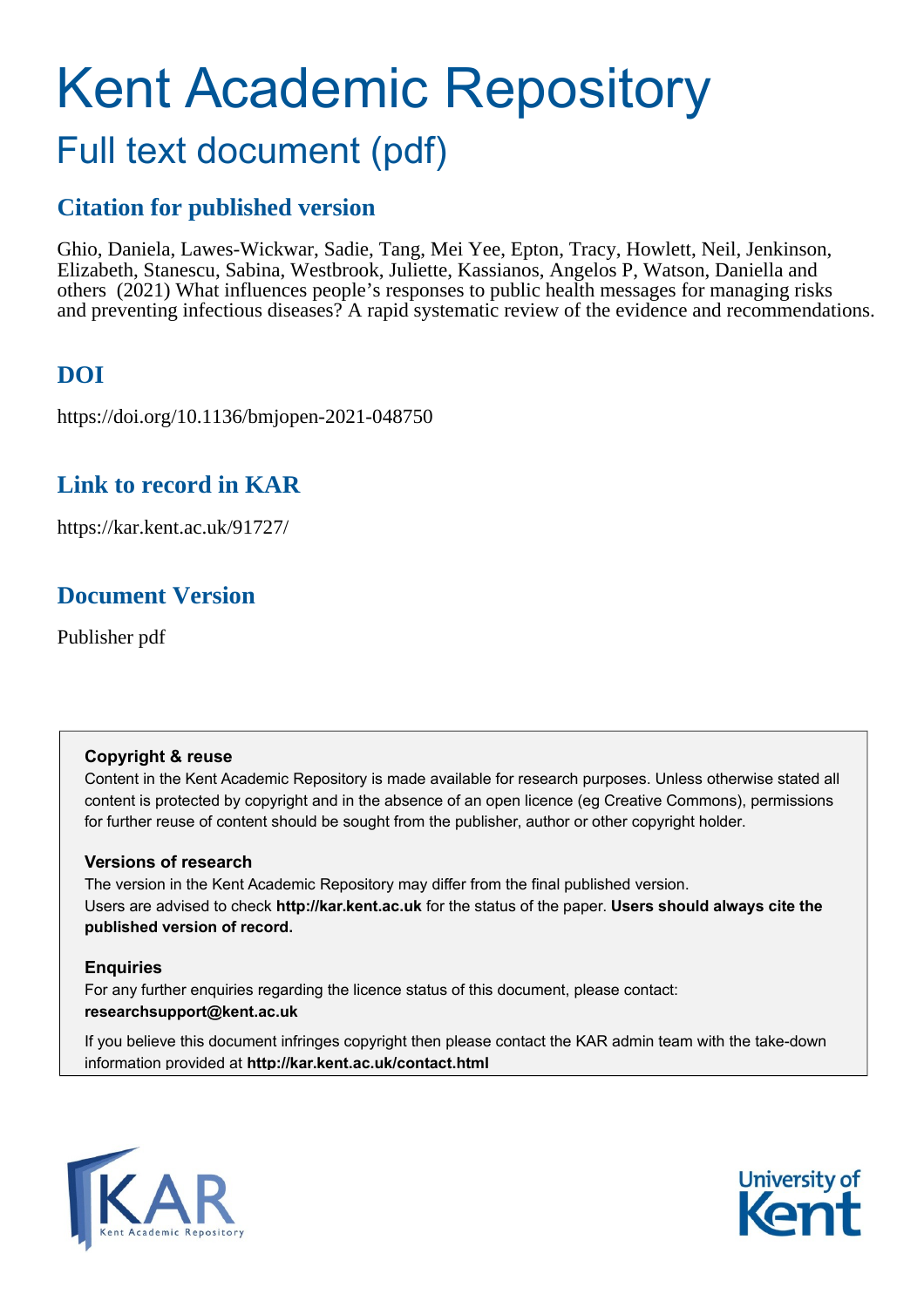## **What influences people's responses to public health messages for managing risks and preventing infectious diseases? A rapid systematic review of the evidence and recommendations**

Daniela Ghio  $\bullet$ ,<sup>1,2</sup> Sadie Lawes-Wickwar,<sup>3</sup> Mei Yee Tang,<sup>4</sup> Tracy Epton,<sup>2</sup> Neil Howlett <sup>®</sup>,<sup>5</sup> Elizabeth Jenkinson,<sup>6</sup> Sabina Stanescu,<sup>7</sup> Juliette Westbrook,<sup>8</sup> Angelos P Kassianos,<sup>9</sup> Daniella Watson,<sup>10</sup> Lisa Sutherland,<sup>11</sup> Natalia Stanulewicz,<sup>12</sup> Ella Guest,<sup>13</sup> Daniel Scanlan,<sup>14</sup> Natalie Carr,<sup>2,15</sup> Angel Chater,<sup>16</sup> Sarah Hotham,<sup>17</sup> Rachael Thorneloe,<sup>18</sup> Christopher J. Armitage,<sup>2,19</sup> Madelynne Arden,<sup>18</sup> Jo Hart <sup>10</sup>,<sup>2</sup> Lucie Byrne-Davis,<sup>2</sup> Christopher Keyworth<sup>2,20</sup>

#### **ARSTRACT**

**To cite:** Ghio D, Lawes-Wickwar S, Tang MY, *et al*. What influences people's responses to public health messages for managing risks and preventing infectious diseases? A rapid systematic review of the evidence and recommendations. *BMJ Open* 2021;11:e048750. doi:10.1136/ bmjopen-2021-048750

► Prepublication history and additional supplemental material for this paper are available online. To view these files, please visit the journal online [\(http://dx.doi.org/10.1136/](http://dx.doi.org/10.1136/bmjopen-2021-048750) [bmjopen-2021-048750](http://dx.doi.org/10.1136/bmjopen-2021-048750)).

Received 07 January 2021 Accepted 05 October 2021

#### Check for updates

© Author(s) (or their employer(s)) 2021. Re-use permitted under CC BY-NC. No commercial re-use. See rights and permissions. Published by BMJ.

For numbered affiliations see end of article.

Correspondence to

Dr Tracy Epton; tracy.epton@manchester.ac.uk

Background Individual behaviour changes, such as hand hygiene and physical distancing, are required on a population scale to reduce transmission of infectious diseases such as COVID-19. However, little is known about effective methods of communicating risk reducing information, and how populations might respond. **Objective** To synthesise evidence relating to what (1) characterises effective public health messages for

managing risk and preventing infectious disease and (2) influences people's responses to messages. Design A rapid systematic review was conducted. Protocol is published on Prospero CRD42020188704.

Data sources Electronic databases were searched: Ovid Medline, Ovid PsycINFO and Healthevidence.org, and grey literature (PsyarXiv, OSF Preprints) up to May 2020. Study selection All study designs that (1) evaluated public health messaging interventions targeted at adults and (2) concerned a communicable disease spread via primary route of transmission of respiratory and/or touch were included. Outcomes included preventative behaviours, perceptions/awareness and intentions. Non-English language papers were excluded.

**Synthesis** Due to high heterogeneity studies were synthesised narratively focusing on determinants of intentions in the absence of measured adherence/ preventative behaviours. Themes were developed independently by two researchers and discussed within team to reach consensus. Recommendations were translated from narrative synthesis to provide evidencebased methods in providing effective messaging. Results Sixty-eight eligible papers were identified. Characteristics of effective messaging include delivery by credible sources, community engagement, increasing awareness/knowledge, mapping to stage of epidemic/ pandemic. To influence intent effectively, public health messages need to be acceptable, increase understanding/perceptions of health threat and perceived susceptibility.

#### Strengths and limitations of this study

- ► While we conducted a rapid review, we ensured that we completed it in a systematic manner with a broad initial search (eg, no restriction on study design) to develop recommendations from lessons in risk communication that we can translate to the current pandemic.
- $\blacktriangleright$  The rapid review included all study designs with high heterogeneity, some of which were low quality, so findings should be interpreted tentatively.
- $\blacktriangleright$  The focus of most of the studies included in the review was on determinants of intention and not behaviour, therefore we acknowledge that the recommendations may not lead to successful enactment of target behaviours (eg, hand washing) even though they may be helpful in increasing intentions.
- ► We were unable to conduct backward and forward citation searching on the included studies, this may have resulted in relevant literature not being captured.
- ► We had strong stakeholder engagement as part of the team with different expertise of behaviour science and public health that provided feedback from initial design through to development of recommendations to be used by public health practitioners.

Discussion There are four key recommendations: (1) engage communities in development of messaging, (2) address uncertainty immediately and with transparency, (3) focus on unifying messages from sources and (4) frame messages aimed at increasing understanding, social responsibility and personal control. Embedding principles of behavioural science into public health messaging is an important step towards more effective health-risk communication during epidemics/pandemics.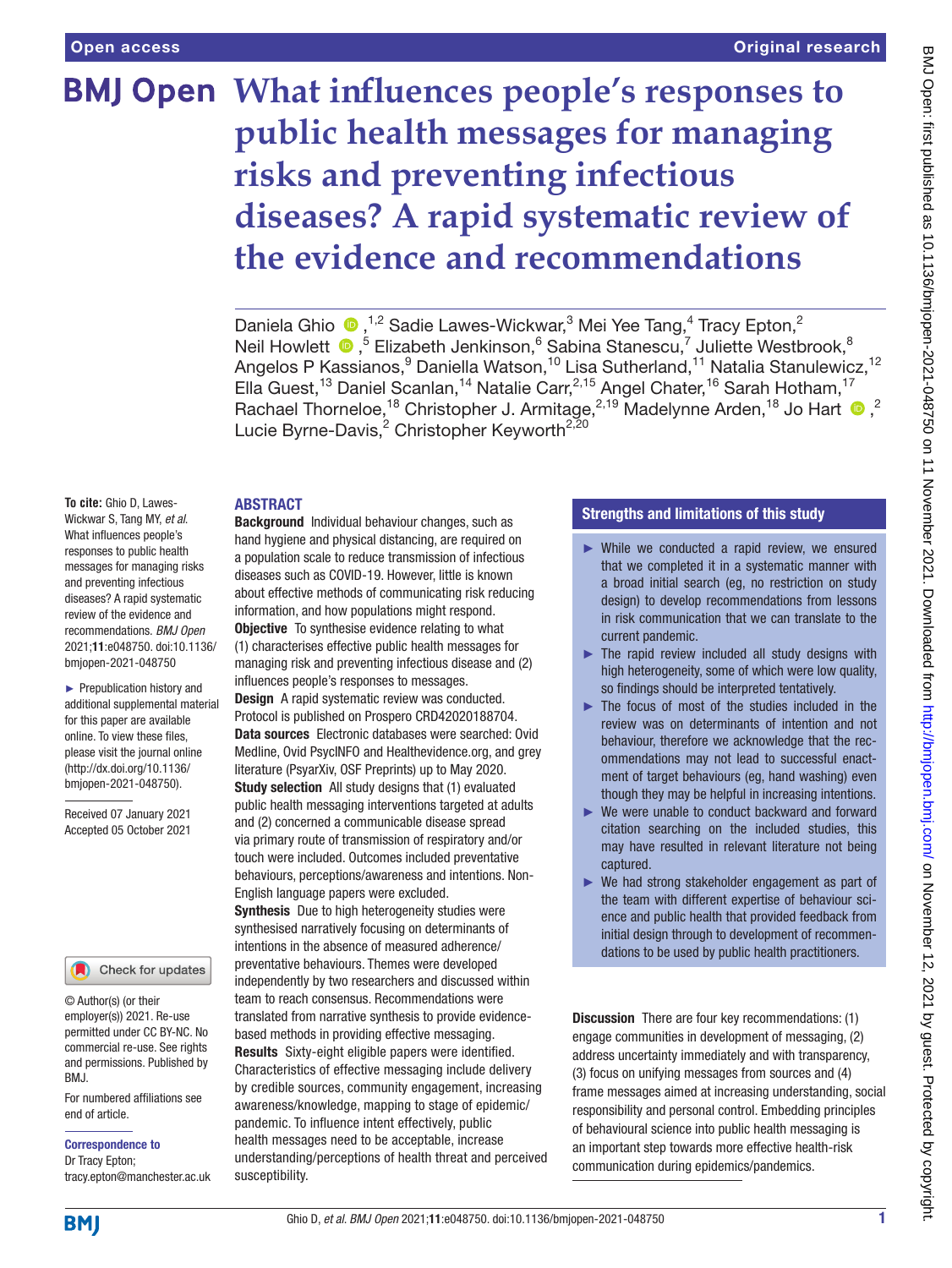#### **BACKGROUND**

The outbreak of novel infectious diseases, including COVID-19, requires rapid changes to existing (eg, related to physical distance) and new (eg, use of face coverings) behaviours in the context of uncertainties and often rapidly evolving new knowledge. Public health messaging is one component of effective risk communication strategies to ensure sustained population level behaviour change. However, little is known about what characterises effective public health messages for dealing with infectious diseases and what factors influence the public's response.

Drawing from the behaviour change wheel  $(BCW)^1$ system for intervention development, the 'COM-B' model of behaviour change proposes that public health messages should be designed as multicomponent strategies to support people's capability (the knowledge/ skills), opportunity (societal norms/physical resources) and motivation (the desire/habit) to act; factors at the heart of the BCW.<sup>1</sup> This theory has been used in current guidance to highlight core considerations for reducing the spread of  $\text{COVID-19}$ , amely, increasing knowledge of personal protective behaviours (capability), signposting and making available resources (opportunity), and explaining why behaviour change is important, while mitigating emotional reactions (motivation).

When building public health campaigns or interventions, it is important to consider past evidence to build a behavioural diagnosis using COM-B; accepted modes of delivery; and an evaluation of outcomes. It is crucial to understand public health messaging in rapidly changing epidemics/pandemics and for this, a review of the evidence base is needed.

#### Review aims

To conduct a rapid systematic review<sup>3</sup> and to identify and synthesise evidence in order to provide evidence-based recommendations for designing and delivering public health messages for health authorities and social care organisations dealing with infectious disease outbreaks. This review aims to identify:

- 1. What influences people's responses to public health messages about health-risk communication.
- 2. What characterises effective public health messages for managing risk and preventing disease during epidemics/pandemics.

#### **METHODS**

Rapid systematic review methods<sup>3</sup> searches started in May 2020 and analysis was completed in July 2020. Public health messages were characterised as messages delivered by mobile technology, news broadcasts/newspapers, posters, leaflets and press conferences.

#### Information sources

The following databases were searched: Ovid PsycINFO, Ovid MEDLINE, PsyArXiv, OSF Preprints and healthevidence.org (search strategies are presented in [online supplemental appendix 1](https://dx.doi.org/10.1136/bmjopen-2021-048750)). The protocol for this rapid systematic review is published on Prospero CRD42020188704. The SPICE criteria (Setting, Perspective, Phenomena of Interest, Comparison, Evaluation, Time Scope) was used to guide data extraction.<sup>4</sup> Our search strategy was piloted with a scoping review to ensure that the terms were capturing all relevant literature and to also choose which databases to search. These terms were then shared within the team and with public health practitioners and behaviour science experts for feedback using an iterative process to finalise our search terms.

#### Patient and public involvement

This work was a rapid response to a request by Public Health Practitioners to the Health Psychology Exchange consortium. The Patient Public Involvement and Engagement group within the Health Psychology Exchange group was consulted when developing the protocol.

#### Eligibility criteria

All study designs were considered for inclusion (eg, systematic reviews, empirical studies) and grey literature (eg, guidelines, frameworks, and policy documents) with no date restrictions until 20 May 2020.

Papers were included if they:

- 1. evaluated a public health messaging intervention targeted at adults aged 18 years and above (no limitations on population or region),
- 2. concerned a communicable disease spread via primary route of transmission of respiratory and/or touch (human to human contact).
- 3. were written in English.

Papers on HIV were excluded as they involved different preventative behaviours and therefore deemed to be out of scope of the review. Papers that focused exclusively on public health messaging for vaccination uptake (intentions and uptake) during epidemic/pandemics were noted and the findings synthesised in a separate review.<sup>5</sup>

To ensure that a broad range of literature, relating to epidemics/pandemics/health crisis communication, could be captured studies were not excluded based on outcome. However, outcomes of interest included preventative behaviours (eg, hand washing, quarantining), perceptions (eg, risk), intent and awareness.

#### Study selection

Titles/abstracts (80% double screened) and full texts were screened by 15 authors (figure 1; for further breakdown of the included studies see [online supplemental](https://dx.doi.org/10.1136/bmjopen-2021-048750)  [appendix 2](https://dx.doi.org/10.1136/bmjopen-2021-048750) in [online supplemental materials\)](https://dx.doi.org/10.1136/bmjopen-2021-048750). Conflicts over inclusion (2.3% had disagreements) were resolved through discussions with four authors [\(online supple](https://dx.doi.org/10.1136/bmjopen-2021-048750)[mental appendix 3](https://dx.doi.org/10.1136/bmjopen-2021-048750) provides detail on each author's roles in screening, extraction and synthesis).

#### Data extraction

Characteristics of the papers (eg, type of message, quality of study), the type of health risk and results were extracted [\(online supplemental appendix 4](https://dx.doi.org/10.1136/bmjopen-2021-048750)). Four authors (JW,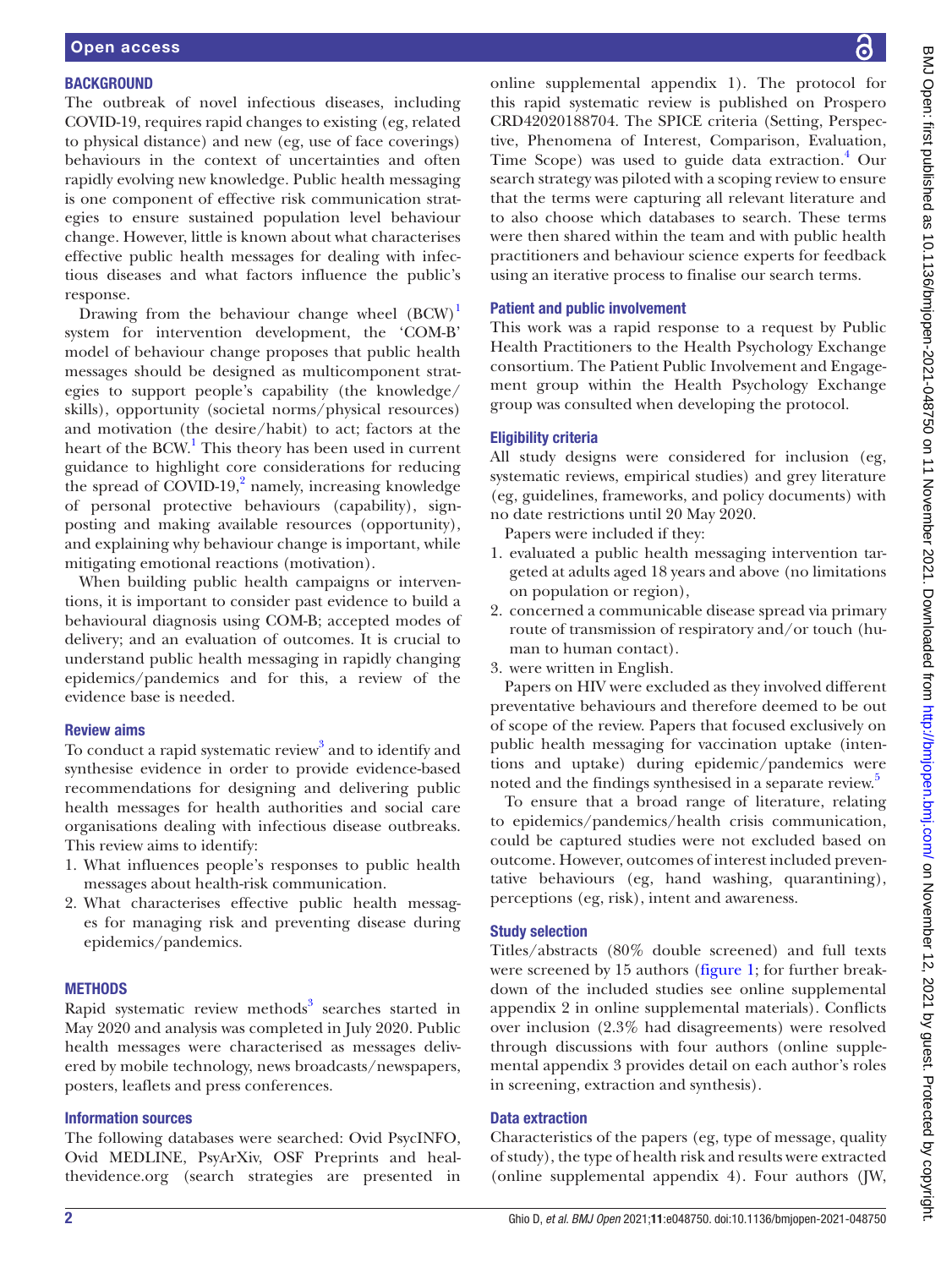

Figure 1 Preferred Reporting Items for Systematic Reviews and Meta-Analyses (PRISMA) diagram.

SS, NC and DS) screened and completed a data quality check using Mixed-Methods Appraisal Tool<sup>6</sup> for the 54 individual papers, the  $11$  preprints and AMSTAR $^7$  for the systematic reviews ([online supplemental appendix 5](https://dx.doi.org/10.1136/bmjopen-2021-048750)). Overall, there was a moderate agreement level between the reviewers with  $61\%$  level of agreement. Disagreements were resolved through discussion with moderators.

#### Synthesis of results

A narrative synthesis was conducted<sup>8</sup> to identify key themes with respect to: (1) what influenced people's responses to public health messages in general and for subpopulations in particular during salient time points (further details are presented in [online supplemental](https://dx.doi.org/10.1136/bmjopen-2021-048750) [appendix 6](https://dx.doi.org/10.1136/bmjopen-2021-048750)) and (2) interpreted recommendations for effective public health messaging for managing risk and preventing disease during epidemics/pandemics, which are presented below. The synthesis involved combining

the results of reviews and individual studies reporting (1) qualitative studies, (2) quantitative studies and (3) both qualitative and quantitative studies, in order to describe the recommendations for effective delivery of public health messages. These were exported into NVivo (V.12) to data manage the combined results of different papers. To establish trustworthiness in data analysis, discussions among several members of the study team were held at fortnightly intervals to develop the coding framework, and to discuss, refine, and group the emerging codes into overall explanatory themes. All study authors were involved in establishing the conceptual framework.

#### **RESULTS**

A total of 68 papers rated as high-to-moderate quality (about 50% of them scoring as high quality and 32% of moderate quality) were included: 3 systematic reviews, 54 individual peer-reviewed papers and 11 preprints. The papers focused mainly on Influenza A virus subtype H1N1 (n=20), COVID-19 (n=15) and Ebola (n=11) and other diseases (n=12) which have emerged at different time points in the last 50 years. The timelines from initial outbreaks are highlighted in figure 2. The included studies were conducted at various time points (eg, beginning, during or post) during these pandemics and 11 did not report the timing [\(online supplemental appendix 6\)](https://dx.doi.org/10.1136/bmjopen-2021-048750). Key variables included (1) behaviours (eg, hand washing, quarantine, using tissues, physical distancing), (2) cognitive factors (eg, increase in awareness, perceived risk) and (3) emotions (worry, anxiety) (see [online supplemental](https://dx.doi.org/10.1136/bmjopen-2021-048750)  [appendix 5](https://dx.doi.org/10.1136/bmjopen-2021-048750) for full characteristics of papers).

A narrative analysis of the papers was conducted on what was mostly qualitative work that reported on determinants of intent to adhere to guidelines. These were organised according to preconceptions and understanding of the threat, perceived susceptibility and perceived risk severity (threat appraisal). This narrative analysis is presented in [online supplemental appendix](https://dx.doi.org/10.1136/bmjopen-2021-048750) 



Figure 2 Timelines of pandemics/epidemics included in review. Note: 1. Centre for Disease Control and Prevention (CDC). Years of Ebola virus disease outbreak. 2019. Available from: <https://www.cdc.gov/vhf/ebola/history/chronology.html>; 2. WHO. H5N1 avian influenza: timeline of major events. 2012. Available from: [https://www.who.int/influenza/human\\_animal\\_interface/](https://www.who.int/influenza/human_animal_interface/H5N1_avian_influenza_update.pdf) [H5N1\\_avian\\_influenza\\_update.pdf;](https://www.who.int/influenza/human_animal_interface/H5N1_avian_influenza_update.pdf) 3. CDC. CDC SARS response Timeline. 2013. Available from: [https://www.cdc.gov/](https://www.cdc.gov/about/history/sars/timeline.htm) [about/history/sars/timeline.htm;](https://www.cdc.gov/about/history/sars/timeline.htm) 4. CDC. 2009H1N1 pandemic Timeline. Available from: [https://www.cdc.gov/flu/pandemic](https://www.cdc.gov/flu/pandemic-resources/2009-pandemic-timeline.html)[resources/2009-pandemic-timeline.html;](https://www.cdc.gov/flu/pandemic-resources/2009-pandemic-timeline.html) 5. WHO. Rolling updates on COVID-19 2020. Available from: [https://www.who.int/](https://www.who.int/emergencies/diseases/novel-coronavirus-2019/events-as-they-happen) [emergencies/diseases/novel-coronavirus-2019/events-as-they-happen](https://www.who.int/emergencies/diseases/novel-coronavirus-2019/events-as-they-happen).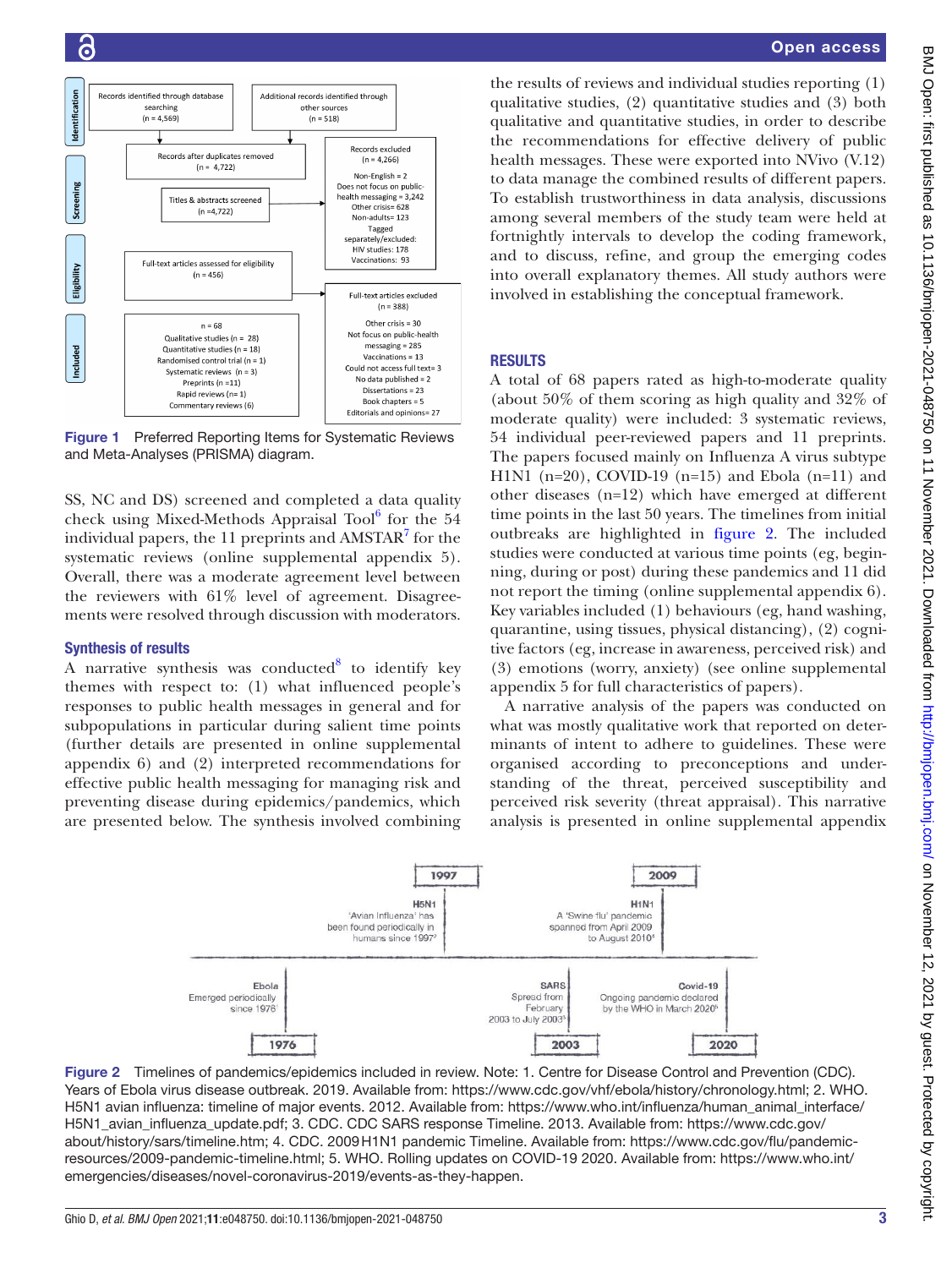| Recommendations mapped and cross-referenced to narrative synthesis<br>Table 1                              |                                                                                   |
|------------------------------------------------------------------------------------------------------------|-----------------------------------------------------------------------------------|
| <b>Recommendation</b>                                                                                      | Cross-reference to<br>narrative synthesis in<br>online supplemental<br>appendix 6 |
| (1) Engaging with key stakeholders and communities                                                         |                                                                                   |
| (1a) Involve community leaders and others perceived as credible sources within the community               | Community engagement                                                              |
| (1b) Tailoring helps to make the key messages applicable to an individual's situation                      | Messages for<br>subpopulations                                                    |
| (1c) Consider any difficulties accessing information and levels of literacy                                | Increase trust                                                                    |
| (1d) Use different media for delivery and match delivery to the population's needs and perceptions         |                                                                                   |
| (2) Addressing uncertainty immediately with transparency                                                   |                                                                                   |
| (2a) Address uncertainty and changing information that may exist during an ongoing public health<br>crisis | Increase trust<br>Preconceptions and                                              |
| (2b) Consistency and coordination between different sources of information                                 | understanding threat<br>Timing-beginning of                                       |
| (2c) Be transparent: admit errors and unknowns whenever appropriate                                        | health crisis                                                                     |
| (2d) Be transparent: identify sources of information                                                       |                                                                                   |
| (3) Unified messages                                                                                       |                                                                                   |
| (3a) Make core messages consistent                                                                         | Increase trust                                                                    |
| (3b) Identify inconsistencies across sources                                                               | Threat appraisal<br>Preconceptions and                                            |
| (3c) Increase awareness of the risks of the virus to their own health and the health of others             | understanding threat                                                              |
| (4) Message framing                                                                                        |                                                                                   |
| (4a) Increase understanding of health threat                                                               | Preconceptions and                                                                |
| (4b) Consider social responsibility                                                                        | understanding threat<br>Threat appraisal                                          |
| (4c) Language choice to explain severity                                                                   | Community engagement                                                              |
| (4d) Promote sense of personal control                                                                     |                                                                                   |

[6.](https://dx.doi.org/10.1136/bmjopen-2021-048750) Across the different themes and subthemes developed about community engagement, messages for subpopulations, increasing trust, perceptions and understanding of threat and threat appraisal, we developed four areas of recommendations to provide evidence-based steps to be taken to provide effective public health messaging during pandemics/epidemics. These recommendations are cross-referenced to the narrative synthesis in table 1 and

the recommendations are reported below with evidence summarised.

#### Recommendations

Four recommendations were derived from the evidence (see [online supplemental appendix 6](https://dx.doi.org/10.1136/bmjopen-2021-048750) for a comprehensive report of the evidence on influences on effective public health messaging, messages for subpopulations



Figure 3 Diagram of synthesis of recommendations and influences on behaviour.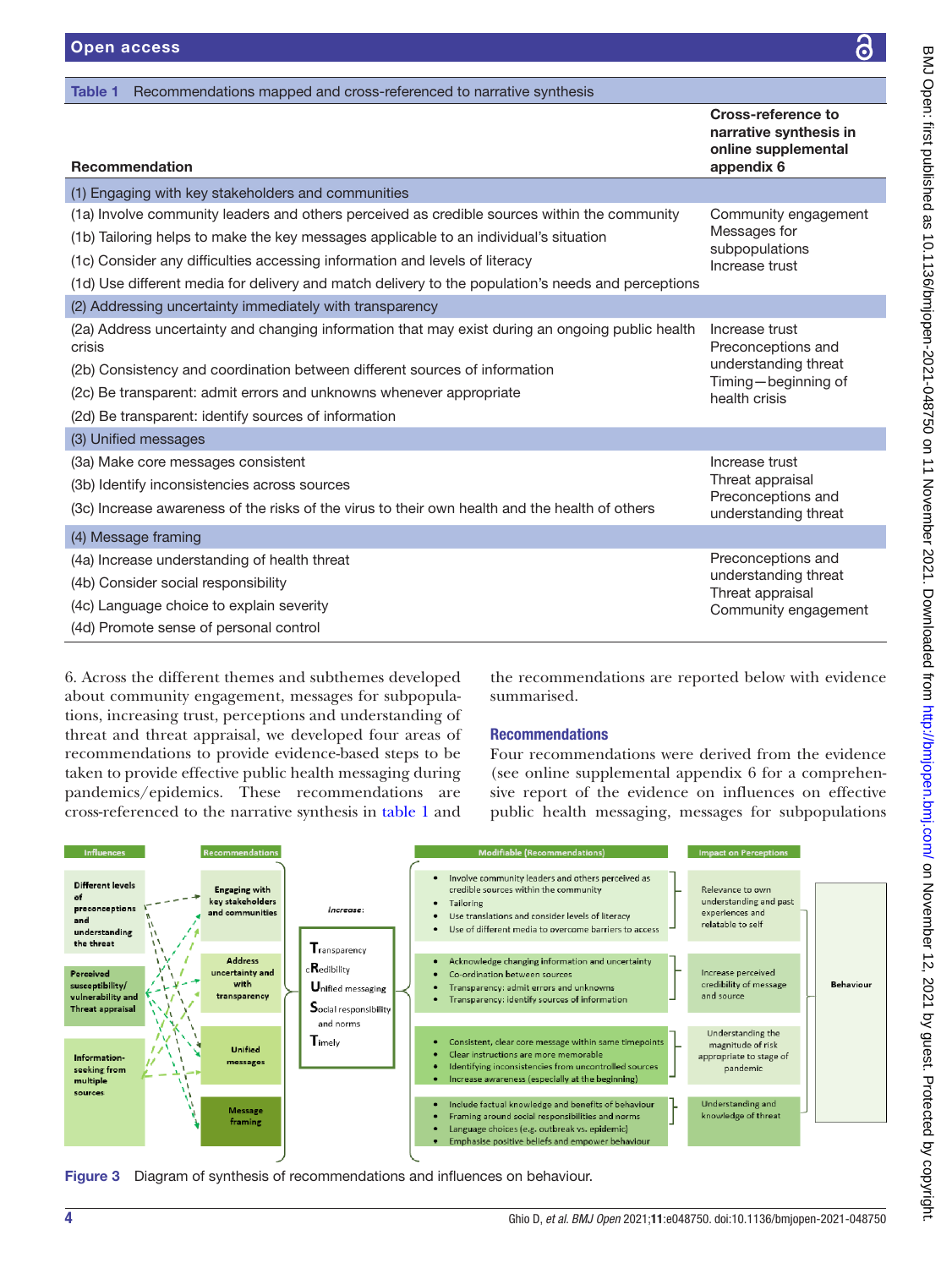and communication at salient points in an epidemic/ pandemic). Results were synthesised in figure 3, including the recommendations and influences on behaviours. The recommendations are (1) engaging with different communities, (2) addressing uncertainty immediately, with transparency, (3) unified messaging and (4) message framing.

#### (1) Engaging with key stakeholders and communities

#### (1a) Involve community leaders and others perceived as credible sources within the community

One high-quality study indicated that messages designed without input from the target population may lead to low levels of public adherence to behaviour change messages.<sup>9</sup> A moderate-quality review found that this is especially important when dealing with inconsistencies and changing information.<sup>10</sup>

A high-quality systematic review found that the public pay more attention to messages if the community is engaged in its development<sup>11</sup> as this will ensure that the information is relatable,<sup>9</sup> and addresses the concerns, values, interests and priorities of the community. $\frac{10}{10}$ Consequently, this may lead to heightened perceptions of personal risk. Two studies of low-to-moderate quality, suggested that one way to do so is to include community leaders, to find people who are trusted $12$  and allow faith-based organisations to help.<sup>13</sup> One moderate-quality study found that culturally and linguistically appropriate messages (eg, delivered via video clips) can also help retain long-term knowledge of preventative behaviours.<sup>14</sup>

A preprint study stated that over time preferred expert sources (eg, government websites) are displaced by unofficial sources (eg, social media) for information regarding epidemic/pandemics $15$ ; therefore, developing ties within the community (eg, trusted spokesperson) can be helpful to provide accurate information. A high-quality study found that students tend to perceive information from their university (from their own communities) as more credible than the media. $16$  One low-quality study found that community engagement is also important for quickly disseminating messages which are translated into different languages.<sup>1718</sup>

#### (1b) Tailoring helps to make the key messages applicable to an individual's situation

A high-quality systematic review found that those who are less likely to accept that they are at personal risk of the threat (eg, the young, least educated and hard to engage communities) are also less likely to adhere to the recommended behaviours.<sup>19</sup> This has important implications for reducing inequalities through tailored public health messaging. Social networks and having close ties to the community are drivers of better knowledge and behaviour change. Partnership with community leaders and/or community organisations should be used to reach out to the most vulnerable (this may include those who have a disability for example, hearing/vision) and those who are least literate as well as non-Native speakers.<sup>19</sup>

Individuals desire information that fits with their experiences. $20-23$  Studies of moderate quality have shown that adaptable and personalised information, that is context-driven, is more effective in changing determinants of behaviour, especially in vulnerable groups.<sup>24 25</sup> One moderate-quality study and two high-quality studies showed that messages should be tailored to take into account: (1) different levels of perceived susceptibility (eg, younger adults see themselves as less vulnerable than older adults)<sup>26</sup>; (2) likelihood of misunderstanding instructions (eg, older people thought a campaign was referring to handkerchiefs rather than disposable tissues) $27$ ; and (3) skills needed to enact the behaviour (eg, migrant workers did not know how to wear a face covering). $^{28}$  One low-quality study found that there may be differences in message preferences (eg, older adults and mothers preferred messages that emphasised the protection of others).<sup>27</sup>

#### (1c) Consider any difficulties accessing information and levels of **literacy**

Messages are typically delivered at a high literacy level.<sup>19</sup> When individuals do not understand the message, they may engage in behaviours that reflect their understanding.<sup>29</sup> Some target groups, such as those with low literacy levels, could particularly benefit from a simplified, clear and consistent message.<sup>30</sup> Pilot-testing messages can help identify phrasing that can be confusing or unfamiliar. 31

It is also important to ensure public health messages reach non-native speakers by using translated materials as shown in a high-quality study.<sup>32</sup> Older people in nonnative groups in particular may not understand English. Thus, messages should be communicated in the original languages and through generations. Translated information should be disseminated through culturally appropriate channels such as community visits, town hall meetings and health and education and communication channels to complement mass media messages. This reinforces the need for community leaders (recommendation 1a) in aiding with translations and identifying the appropriate channels.

Some people have limited experiences of engaging in recommended behaviours (eg, using face coverings or a thermometer).<sup>33</sup> These limited experiences highlight a need for training/skill development to be included as part of a public health campaign. This will improve health literacy and self-efficacy, especially when it refers to 'new' behaviours. Including training/skill development fits in with taking a COM-B model approach in developing public health messaging as it increases an individual's physical/psychological capabilities. Benefits to taking this approach could be enhanced with equally improving motivation (reflective and automatic) by considering other recommendations (eg, recommendation 4: message framing) as well as considering opportunity for behaviour (social and physical) which can identify potential barriers (eg, social norms).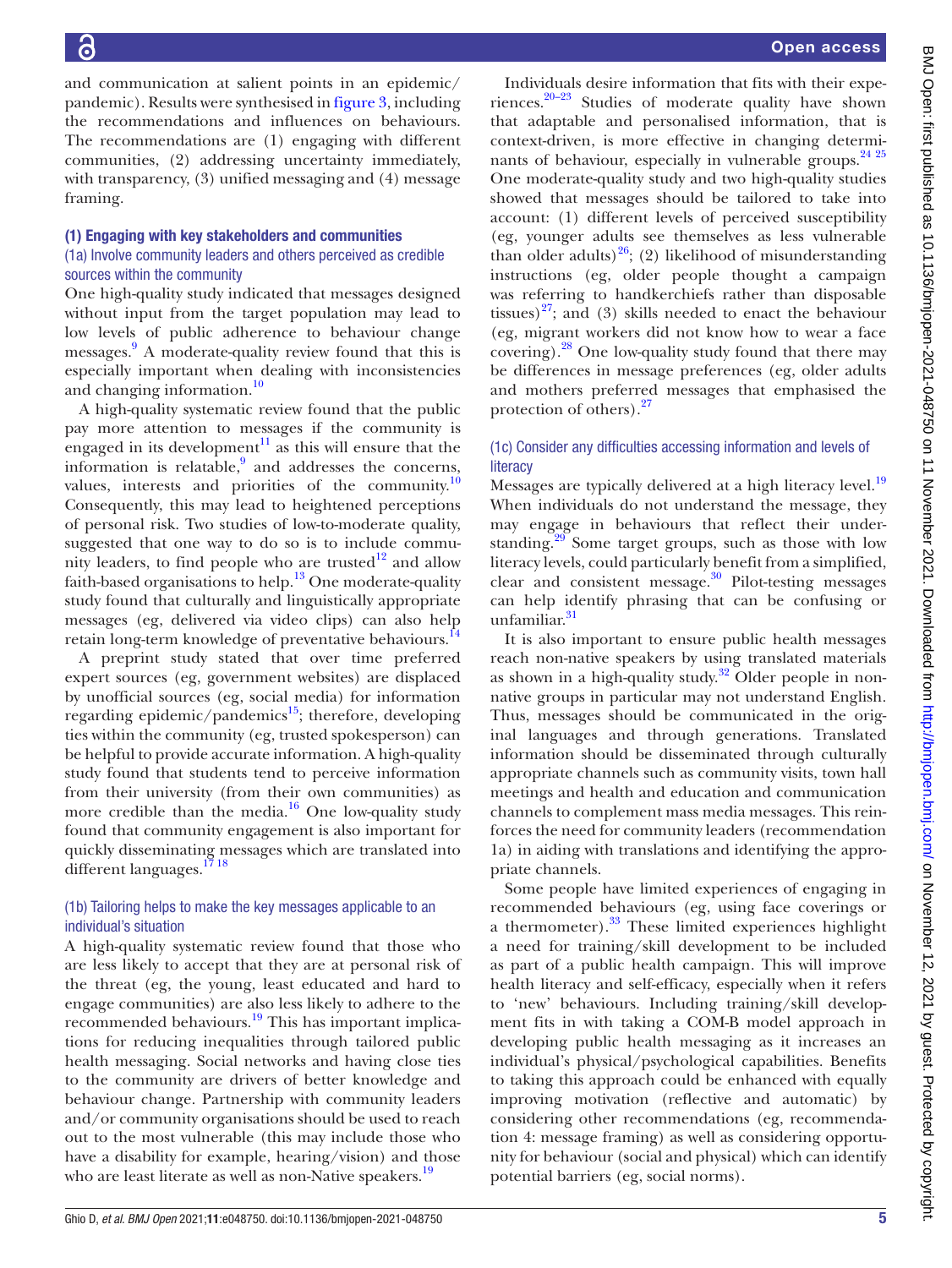#### (1d) Use different media for delivery and match delivery to the population's needs and perceptions

Message delivery should be appropriate for the targeted population. For example, two studies of moderateto-high quality suggested that social media can reach younger people. $34\frac{35}{26}$  A study of moderate-quality showed that social media can be effective in communicating messages fostering trust and providing opportunities for dialogue. $36$  However, as highlighted in two studies of high quality, there are disadvantages as (1) social media is also associated with misconceptions, such as what causes the disease<sup>37</sup> and (2) those without internet access (or a device) would be excluded. $38$  A high-quality study found that those of lower socioeconomic status (SES) were less likely to use a website, and more likely to find public health messages from TV and radio to be confusing and contradictory than those of higher  $SES$ <sup>30</sup> In specific situations for example, messages through the use of posters in bathrooms to increase hand washing need to not just have prompts for the behaviour but also messages about transmission as a high-quality study found that prompts alone do not increase hand washing. $39$  This is consistent with the Health Belief Model where cues of action can trigger behaviour but requires cognitive representations of perceived susceptibility and perceived barriers/costs to action.

#### (2) Addressing uncertainty immediately and with transparency (2a) Address uncertainty and changing information that may exist during an ongoing public health crisis

Public health messages with emerging epidemics/ pandemics are likely to involve much uncertainty about the virus and the appropriate preventative behaviours. A high-quality systematic review found that honest reporting about the threat, through a presentation of known and unknown factors, increases people's knowledge and makes attitudes and beliefs more positive; it also increases trust in the way the government is handling the emergency. 19

As epidemics/pandemics develop the information and recommended behaviours may change. Changing information decreases trust in the government. $40$  However, three studies of moderate-to-high quality reported that prompt (ie, giving information as it happens), stage appropriate (ie, not seen as too lenient or too extreme for the risk level) and transparent messaging (ie, that includes recommended preventative behaviours) reduces anxiety around the reported health risk.<sup>41</sup>

#### (2b) Consistency and co-ordination between different sources of information

Different sources of information may give information and behaviour change instructions that are inconsistent with each other, especially as knowledge rapidly changes over time. Differences in the information and behaviour change instructions between countries should be explained. Information should be transparent, not be

hidden and predictions should not be too optimistic this will increase overall trust towards authorities.  $42^{43}$ 

#### (2c) Be transparent: admit errors and unknowns whenever appropriate

A high-quality study showed that if uncertainties are not acknowledged or transparency is not provided, the consequences of the errors are addressed and this can reduce trust in agencies, thus reducing information acceptance and compliance with recommendations.<sup>44</sup>

Two studies of moderate-to-high quality found that information needs to be released as early as possible at the start of the outbreak, whenever there is conflicting information and even if there are unknowns.<sup>4546</sup> Honest, open<sup>25</sup> and explicit information, transparency and assurances of personal data safety are important  $47$  especially when promoting preventative behaviours. $^{48}$  A low-quality study found that if official sources report the outbreak before unofficial/informal sources, then they become the leading indicator that people use for their information.<sup>17</sup> Delay can impact the public's trust in official sources that leads to beliefs that the threat is exaggerated by government or news media $^{22}$  and increases the chance of apathy and communication fatigue.<sup>16</sup>

#### (2d) Be transparent: identify sources of information

Two high-quality studies reported that attempting to increase knowledge in the context of low levels of public trust in the source can make a message ineffective; and mistrust can increase if the perception is that the information is exaggerated<sup>22 49</sup> or if the outbreak is perceived as uncontrolled. $50$  Three preprint studies reported that trust is key to the acceptance of messaging that can lead to behaviour change (eg, using masks, physical distance), thus there is greater adherence when the messages come from trusted sources.<sup>15 51 52</sup> Sources that potentially can be perceived as credible by the general population can include public health experts, organisations (eg, Centers for Disease Control and Prevention) and state and local governments. $53 \times 54$  A study found that believability of messages was reduced by scepticism towards the media and governments; in these instances, the threat was perceived as exaggerated and able to cause unnecessary panic which could influence low adoption of recommended behaviours.<sup>22</sup> Therefore, it is important to ensure transparency highlighting that information sources are credible and legitimate.<sup>55</sup>

#### (3) Unified messages

#### (3a) Deliver consistent, clear, core messages about risk and

preventative behaviour across sources within the same time points Where possible, messages should be unified across sources; as shown by two high-quality studies, this is especially important for those groups who have lower literacy (eg, lower SES) as they are more likely to perceive messages as confusing and inconsistent.<sup>30 38</sup> A moderate-quality review found that unifying messages result in a greater understanding of the health message, greater perceived risk and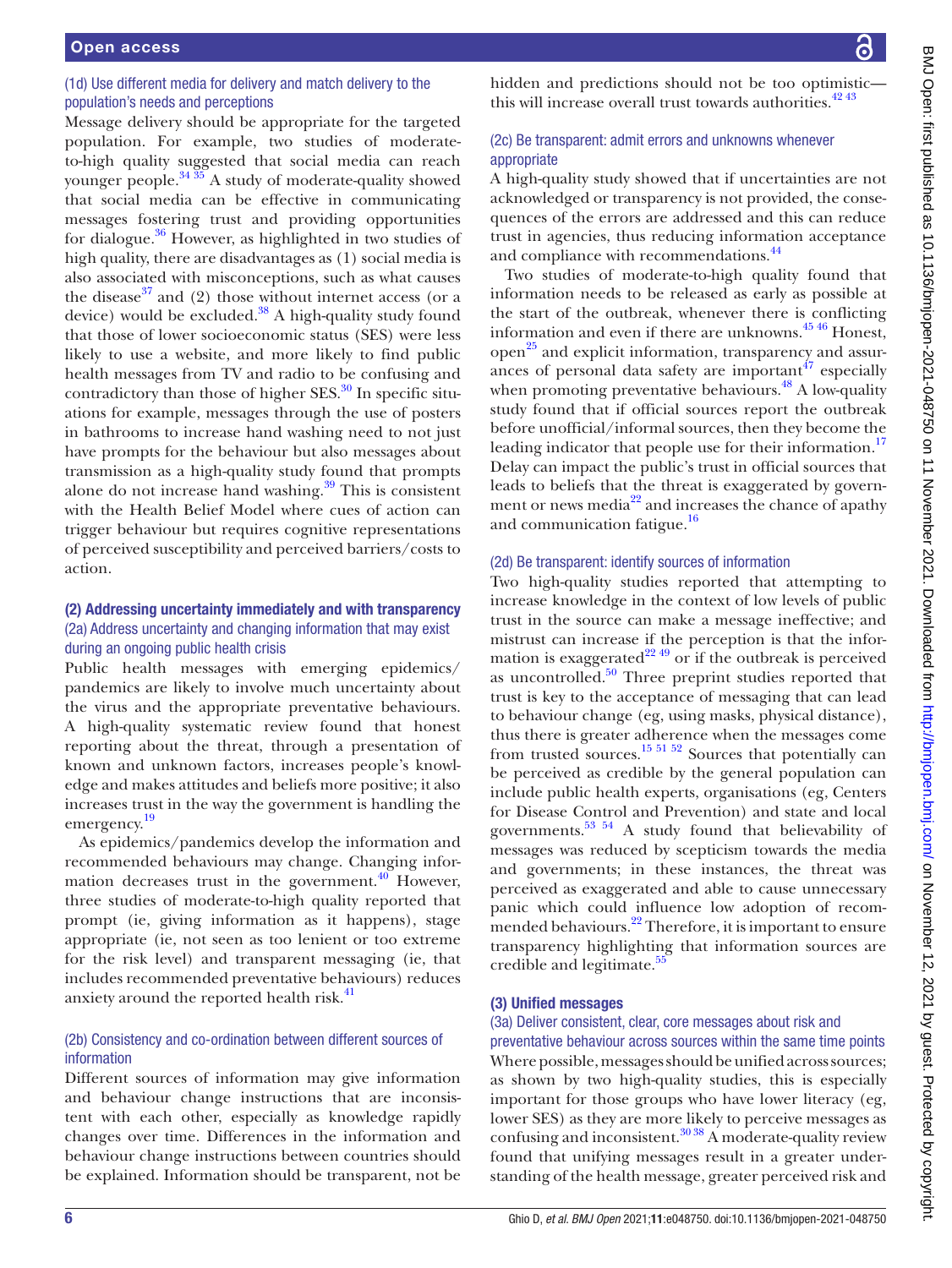clear guidelines for behaviour<sup>10 30</sup>; these all contribute to increased trust. A high-quality study found that a repeated measures survey during the H1N1 pandemic, showed trust levels in the government decreased over time and this decrease was due to conflicting messages at concurrent time points.40 In two moderate-quality studies it was found that if messages from different sources provide clear, consistent instructions these are more likely to be recalled and adhered to. $56$  When messages provided the public with clear consistent information, while admitting that information is evolving, reported the risks, and focused on risk-reducing actions, people were more likely to perform protective behaviours (eg, clean objects, wash hands and use tissues when sneezing).<sup>57</sup>

#### (3b) Identify inconsistencies in messages from uncontrolled sources, especially when addressing key preventative behaviours

While official sources of information (such as governmental sources, or public health bodies) are perceived as legitimate, individuals do not always find them useful as highlighted in one high-quality study and one moderatequality study,<sup>35 36</sup> and consequently seek other sources (eg, unofficial sources such as family or social media). In a moderate-quality study, it was found that individuals seek information from multiple sources to meet different information needs.45 Different unofficial sources of information may give information and behaviour change instructions that are inconsistent with each other and official sources. Additionally, as found in a high-quality study, unofficial sources may detract from understanding of preventative behaviours.<sup>58</sup> It is important to acknowledge and address the inconsistencies in unofficial sources.

When addressing inconsistency, a high-quality study found that it is also important to recognise that some messages may appear inconsistent due to varying levels of personal risk of different groups (conditional messages). To improve clarity these conditional messages should be identified and where possible explained or dispelled.<sup>32</sup>

#### (3c) Increase the public's awareness of the risks of the virus to their own health and the health of others

Public health messaging that included information about the threat can be effective in identifying symptoms and changing behaviours. From six high-quality studies, it was found that the key aim of public health messages early in an epidemic/pandemic is typically to increase knowledge and awareness of the health–risk (see [online supplemental](https://dx.doi.org/10.1136/bmjopen-2021-048750) [appendix 6](https://dx.doi.org/10.1136/bmjopen-2021-048750) for papers and priorities mapped onto time points).<sup>16 20 22 55 59 60</sup> However, knowledge about the virus alone is not sufficient to change behaviour $59$ ; acknowledgement of unknown factors, how to identify symptoms and how to prevent contracting and spreading the virus is also necessary as highlighted by five high-quality studies and a high-quality systematic review, two moderate-quality and one low-quality study.<sup>19 22 32 33 41 55 61 62</sup> A low-quality study found that when perceived risk is low, ignoring recommended behaviours is rationalised.<sup>63</sup>

#### (4) Message framing

(4a) Increase factual knowledge of all aspects of a virus (eg, symptoms) and benefits of preventative behaviour using an appropriate message frame

Six high-quality studies found that framing and choice of language are influential in how individuals understand the threat and in turn behave. $2264-68$  Positively framed messages (emphasising the benefits of prevention behaviours) may be effective. $64$  For example, gain-framed signs (eg, 'stay healthy this season. Sanitise your hands') are more effective in influencing the use of hand sanitiser than signs that emphasised people's susceptibility to contamination.<sup>65</sup>

Non-narrative messages (ie, factual) are more effective than narrative messages (eg, story-telling such as a movie *Contagion*) in changing knowledge and perceived response efficacy related to prevention of influenza.<sup>68</sup> Factual and scientific knowledge in messages in the media can positively influence risk perceptions. $\overline{66}$  While formal information (presented from credible sources) increased understanding.<sup>67</sup>

#### (4b) Consider framing messages around social responsibility and norms

Cohesive social networks and having close ties to the community are drivers of better knowledge and compliance with preventive measures. There is some moderatequality evidence to suggest that framing messages about others' risk, in addition to your own risk, is effective in increasing information seeking.<sup>45</sup> In a high-quality systematic review, it was found that being worried (about self or family members at risk) was an important predictor of compliance with recommended preventative behaviours, such as using tissues, hand gel and washing hands.<sup>19</sup> The effects of worry about others at risk on compliance with preventative behaviours can potentially be amplified when combined with messages about being socially responsible. A high-quality study found framing messages with positive social responsibility to be useful for the public. $64$ 

The grey literature highlighted that developing prosocial messages and promoting positive emotional appeals, increased willingness to self-isolate especially when producing a strong, positive emotional response (such as fear). $69$  Prosocial framing is effective in changing behaviour; this may be due to inducing compassion, activating social norms, altruism or moral duties.<sup>5470</sup>

#### (4c) Choice of language needs to be clear and appropriate to understanding the magnitude of risk

A high-quality systematic review and a moderate-quality study found that messages should sufficiently increase worry and perceived severity of risk to self and others<sup>1945</sup> so as highlighted in a high-quality study, recommendations are seen as proportionate<sup>22</sup> and behaviour change is more likely to  $\text{occur.}^{19}$  However, in two high-quality studies, it was found that inducing too much fear has mixed results on behaviour: it can be counterproductive if this leads to panic.<sup>4971</sup>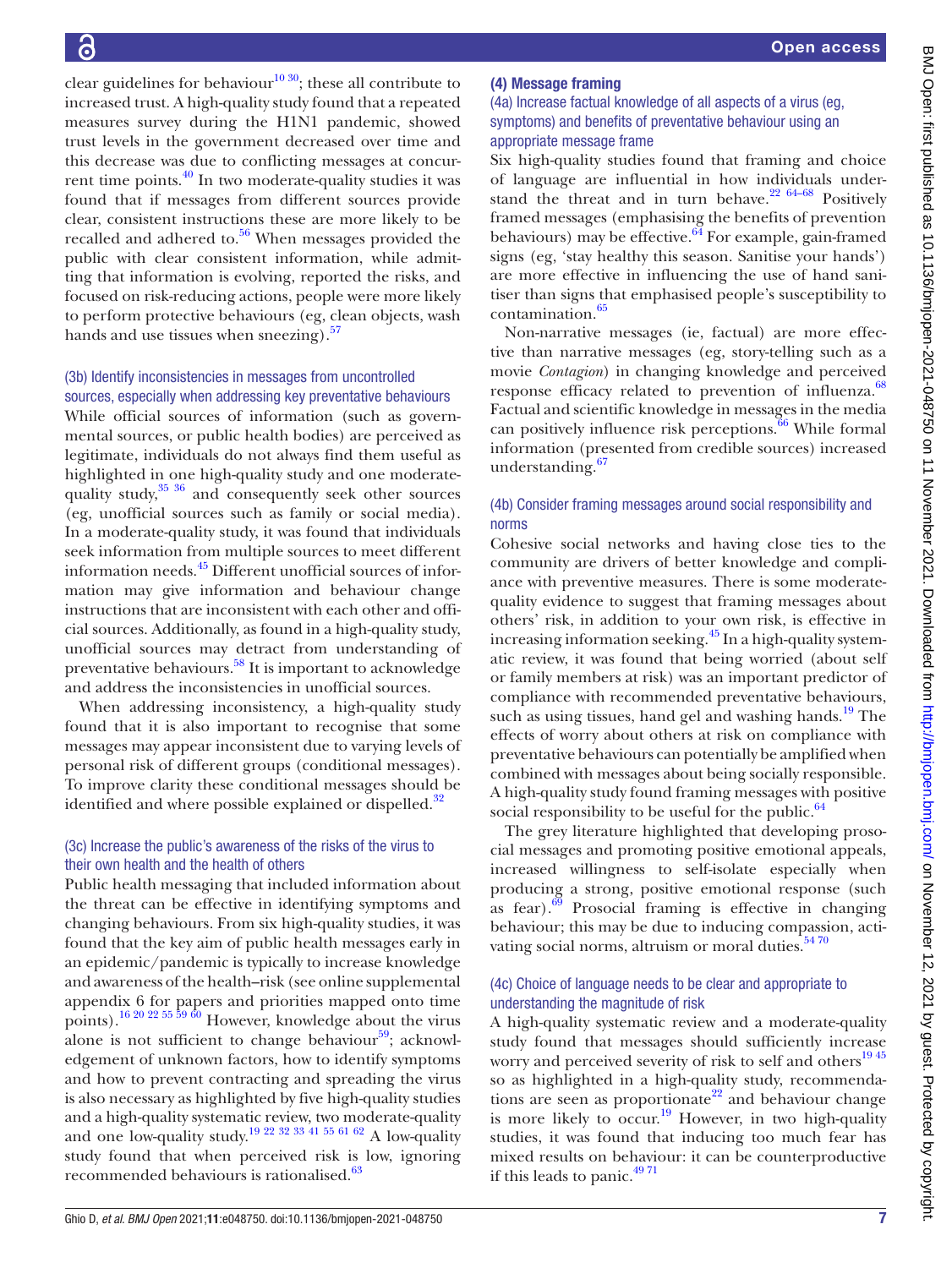There can also be confusion about the use of technical terms. A high-quality study found that it is difficult to differentiate between pandemic influenza and seasonal influenza especially when symptoms are framed as 'flulike symptoms.'<sup>22</sup>

#### (4d) Frame the message to emphasise positive beliefs about one's own health and that preventative behaviour is within their control

A study of moderate quality found that when messages provided the public with clear consistent information (while admitting that information and evidence is evolving), focused on the practical actions that people can take to reduce their risk and emphasised the efficacy of those actions, people were more likely to perform preventative behaviours. $57$  This may also further empower them and help them become socially responsible as shown in a low-quality study.<sup>72</sup> People are more likely to follow guidelines when there are fewer perceived barriers to perform recommended behaviours, when benefits are emphasised and when contextual factors (eg, anxiety about missed work) are addressed.<sup>22</sup>

Recommendation of increasing self-efficacy through messaging is well supported in theoretical frameworks about behaviour change and risk communication for example, the Theory of Planned Behaviour, $^{73}$  Health Belief Model,<sup>74</sup> Protection Motivation Theory,<sup>75</sup> the Health Action Process Approach,<sup>76</sup> COM-B model<sup>1</sup> and Social Cognitive Theory.<sup> $77\overline{78}$ </sup> Increasing self-efficacy has positive implications on planning, intention and then possibly behaviour. This review includes limited but high-quality evidence that people want messages about specific actions that they could take to protect themselves and their families during the epidemic/pandemic $32$ with messages that emphasise the benefits of prevention behaviours (positively framed) potentially effective in increasing uptake and compliance. $64$  Informing the individual regarding preventative actions to stop the spread of the disease is particularly important in the early stages (see [online supplemental appendix 6](https://dx.doi.org/10.1136/bmjopen-2021-048750) for breakdown of time points). In a moderate-quality study, it was suggested that including non-health benefits may improve adherence to recommendations.<sup>63</sup>

#### **DISCUSSION**

The aim of this systematic review was to synthesis evidencebased recommendations for designing and delivering public health messaging. We found that inconsistent messages across different sources can be detrimental to any public health messaging campaigns, $79$  which is particularly true in times of public health crisis and uncertainty.80 Miscommunication or contradictions can result in lower compliance of preventative behaviours. Literacy is fundamental to the understanding and acceptance of any public health messaging campaign. Therefore, public health messaging should focus on clarity, simplicity, transparency and unified messaging even if tailoring to different groups regardless of the level of literacy. Even

when the message is understood, different populations have different barriers to address in order to change behaviour. A COM-B behavioural diagnosis<sup>1</sup> can help to inform public health strategies (eg, lower SES groups find costs of face coverings a barrier) $30$  as suggested in recent British Psychological Society guidance (see [online](https://dx.doi.org/10.1136/bmjopen-2021-048750)  [supplemental appendix 7](https://dx.doi.org/10.1136/bmjopen-2021-048750) for how current recommendations map onto the guidance).<sup>2</sup> Our review suggests that unified messaging can increase trust, $45$  build community resilience $32$  and increase perceived risk and knowledge of threat.49 Furthermore, consistent messaging through different time points during an evolving pandemic are important to consider for context-specific recommendations; these were rarely considered or reported in the studies included in the review.

We found evidence of mode of delivery as an important consideration of public health messaging. Specifically, there should be careful consideration of how to communicate public health messages, which should target specific populations. For example, making use of social media platforms to target younger populations,<sup>16 34</sup> or the radio as a delivery method for older populations. $20$ Translations for different cultures, and the inclusion of community leaders as part of public health message campaigns, should also be prioritised. This would ensure that all populations are reached (and not stigmatised), and the knowledge, concerns, cultural values, interests and priorities of the targeted populations are all considered.<sup>81</sup> However, as noted in one of the studies this can be very difficult when an in-house translation service does not exist, and the rapidly evolving scientific evidence will challenge the turnaround time for developing, translating and disseminating information.<sup>82</sup>

#### Limitations

We acknowledge the present rapid systematic review has limitations. Although we searched multiple databases systematically it is possible that relevant research was excluded from this review since we did not have the resources to translate non-English language papers in such a short space of time or conduct backward and forward citation searching. The inclusion of unpublished literature in the review means some findings may change once these papers have been published in peer-reviewed journals. However, our inclusive approach means a range of types of messages and a variety of factors related to what influences public perceptions of messages have been identified and used to inform recommendations for messaging during current and future epidemic/ pandemics.

The aim of this rapid review was to synthesise lessons learnt from previous epidemics/pandemics to provide evidence-based recommendations about what characteristics create effective messaging. The focus of most studies was on determinants of intent and not behaviour, which may have implications on successful enactment of target behaviours. As highlighted in theories (such as health action process approach<sup>76</sup>), intention formation is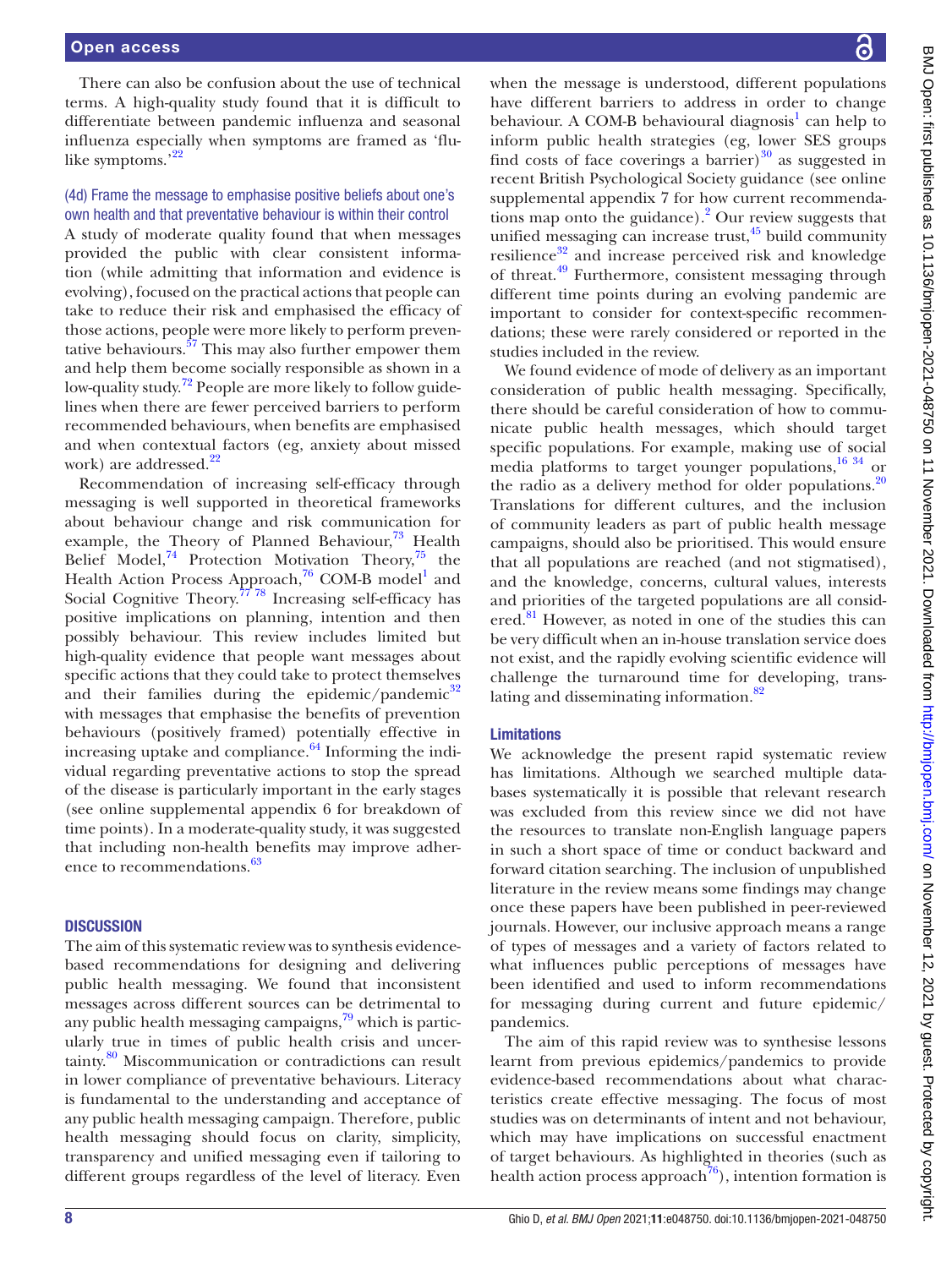part of the process and key to planning and more work is needed to understand the translation into action. Inclusion of different infectious disease (although the messaging would be of similar behaviours) may have included different contextual influences that we could not account for when synthesising the data (eg, different countries and different social norms or political influences). Furthermore, additional work is needed to understand the moderating effects of individual differences on message acceptance.

Much of our evidence is consistent with components of relevant health behaviour models (eg, Protection Motivation Theory, $^{75}$  Health Action Process Approach<sup>76</sup> and Health Belief Model<sup>74</sup>), with some studies reporting the use of the models in their design. These models state that people perform protective behaviours when they perceive (1) the health threat as sufficiently threatening (ie, they are vulnerable to a severe risk), (2) the recommended behaviours to be effective and (3) they have self-efficacy to perform the behaviour. We found evidence that such cognitive appraisals were important considerations for developing public health messages, but further research is needed to examine effects on behaviour change.

#### **CONCLUSIONS**

Increasing knowledge and awareness of health risks alone is unlikely to be sufficient to increase understanding of risk and subsequent risk reduction behaviours, and adherence to recommendations. Rather, taking a multifaceted approach to public health messaging which considers all relevant drivers of behaviour (social, psychological and environmental factors), is recommended. Our four key recommendations should be considered when designing and delivering public health messages: engage communities in the development of public health messaging, using credible and legitimate sources, address uncertainty immediately and with transparency, focus on unified messages from all sources and develop messages aimed at increasing understanding, inducing social responsibility and empowering personal control. These are being translated into practical guidelines for agencies. Embedding these principles of behavioural science into public health messaging is an important step towards more effective health-risk communication.

#### Author affiliations

<sup>1</sup>Department of Psychology, Faculty of Health and Society, University of Salford, Manchester, UK

<sup>2</sup> Manchester Centre for Health Psychology, University of Manchester, Manchester, UK

<sup>3</sup>Department of Primary Care and Population Health, University College London, London, UK

4 Behavioural Science Policy Research Unit, Population Health Sciences, Newcastle University, Newcastle upon Tyne, UK

5 Department of Psychology, Sports, and Geography, School of Life and Medical Sciences, University of Hertfordshire, Hertfordshire, UK

<sup>6</sup>Department of Health and Social Sciences, University of West England, Bristol, UK <sup>7</sup>School of Psychology, University of Southampton, Southampton, UK <sup>8</sup>Department of Psychology, University of Bath, Bath, UK

<sup>9</sup>Department of Applied Health Research, University College London, London, UK <sup>10</sup>Human Development and Health, Faculty of Medicine, University of Southampton, Southampton, UK

<sup>11</sup>Behavioural Insight for Public Affairs, Ipsos Mori, Edinburgh & London, UK <sup>12</sup>Faculty of Health and Life Sciences, School of Applied Social Sciences, De Montfort University, Leicester, UK

<sup>13</sup>Centre for Appearance Research, Faculty of Health and Applied Sciences, University of the West of England, Bristol, UK

<sup>14</sup>Department of Communication, Policy, and Research, Education Support, London, UK

<sup>15</sup>Faculty of Health, Psychology, and Social Care, Manchester Metropolitan University, Manchester, UK

<sup>16</sup>Centre for Health, Wellbeing and Behaviour Change, University of Bedfordshire, Bedfordshire, UK

<sup>17</sup>Centre for Health Services Studies, University of Kent, Canterbury, UK  $18$ Centre for Behavioural Science and Applied Psychology, Sheffield Hallam University, Sheffield, UK

<sup>19</sup>Manchester University NHS Foundation Trust, Manchester Academic Health Science Centre, Manchester; and NIHR Greater Manchester Patient Safety Translational Research Centre, University of Manchester, Manchester, UK <sup>20</sup>School of Psychology, University of Leeds, Leeds, UK

Twitter Angelos P Kassianos [@angkassianos](https://twitter.com/angkassianos) and Lucie Byrne-Davis [@luciebd](https://twitter.com/luciebd)

Acknowledgements Thank you to the wider volunteer group of the Health Psychology Exchange (HPX) a consortium in Health Psychology supporting the UK efforts during the COVID-19 pandemic. As part of the HPX there were two groups that provided feedback on the protocol, design of the recommendations and dissemination: Patient and Public Involvement group and the Public Health Practitioners group. Thank you to the British Psychological Society (BPS) Taskforce for Behavioural Science and Disease Prevention for their dissemination of the findings into a guidance document for policymakers, professionals and the public.

Contributors DG, TE, CK, MYT, SL-W designed and resolved conflicts and wrote the first draft. Conceptualisation of the study was from DG, CK, TE, MYT, SL-W, AC, SH, RT, CA, MA, JH, LB-D. Screening of titles and abstracts (1st and 2nd) was done by NH, EJ, SS, JW, APK, DW, LS, NS, EG, DS, NC, DG, MYT, SL-W and CK. Development of guidance document was done by DG, MYT, SLW, CK, TE, AC, SH, LB-D. AG and SL-W were involved in pilot data extraction. Data extraction was done by NH, EJ, SS, JW, APK, DW, LS, NS, EG, DS, NC, DG, MYT, SL-W and CK. Quality check was done by JW, SS, EG, NC, DS, DG and MYT. Analysis was done by DG, MYT, SL-W and CK. Iterations and discussions were done by DG, MYT, SL-W, CK, TE, NH, EJ, AC, SH, RT, CA, MA, JH and LB-D. DG, MYT, SL-W, CK, TE, NH, EJ, AC, SH, RT, CA, MA, JH and LB-D agreed on final categories. Writing first draft was done by DG, TE SL-W, MYT and CK.DG is the gaurantor for this study.

Funding The authors have not declared a specific grant for this research from any funding agency in the public, commercial or not-for-profit sectors.

Competing interests None declared.

Patient consent for publication Not applicable.

Provenance and peer review Not commissioned; externally peer reviewed.

Data availability statement Data are available upon reasonable request. All data relevant to the study are included in the article or uploaded as supplementary information.

Supplemental material This content has been supplied by the author(s). It has not been vetted by BMJ Publishing Group Limited (BMJ) and may not have been peer-reviewed. Any opinions or recommendations discussed are solely those of the author(s) and are not endorsed by BMJ. BMJ disclaims all liability and responsibility arising from any reliance placed on the content. Where the content includes any translated material, BMJ does not warrant the accuracy and reliability of the translations (including but not limited to local regulations, clinical guidelines, terminology, drug names and drug dosages), and is not responsible for any error and/or omissions arising from translation and adaptation or otherwise.

Open access This is an open access article distributed in accordance with the Creative Commons Attribution Non Commercial (CC BY-NC 4.0) license, which permits others to distribute, remix, adapt, build upon this work non-commercially, and license their derivative works on different terms, provided the original work is properly cited, appropriate credit is given, any changes made indicated, and the use is non-commercial. See: [http://creativecommons.org/licenses/by-nc/4.0/.](http://creativecommons.org/licenses/by-nc/4.0/)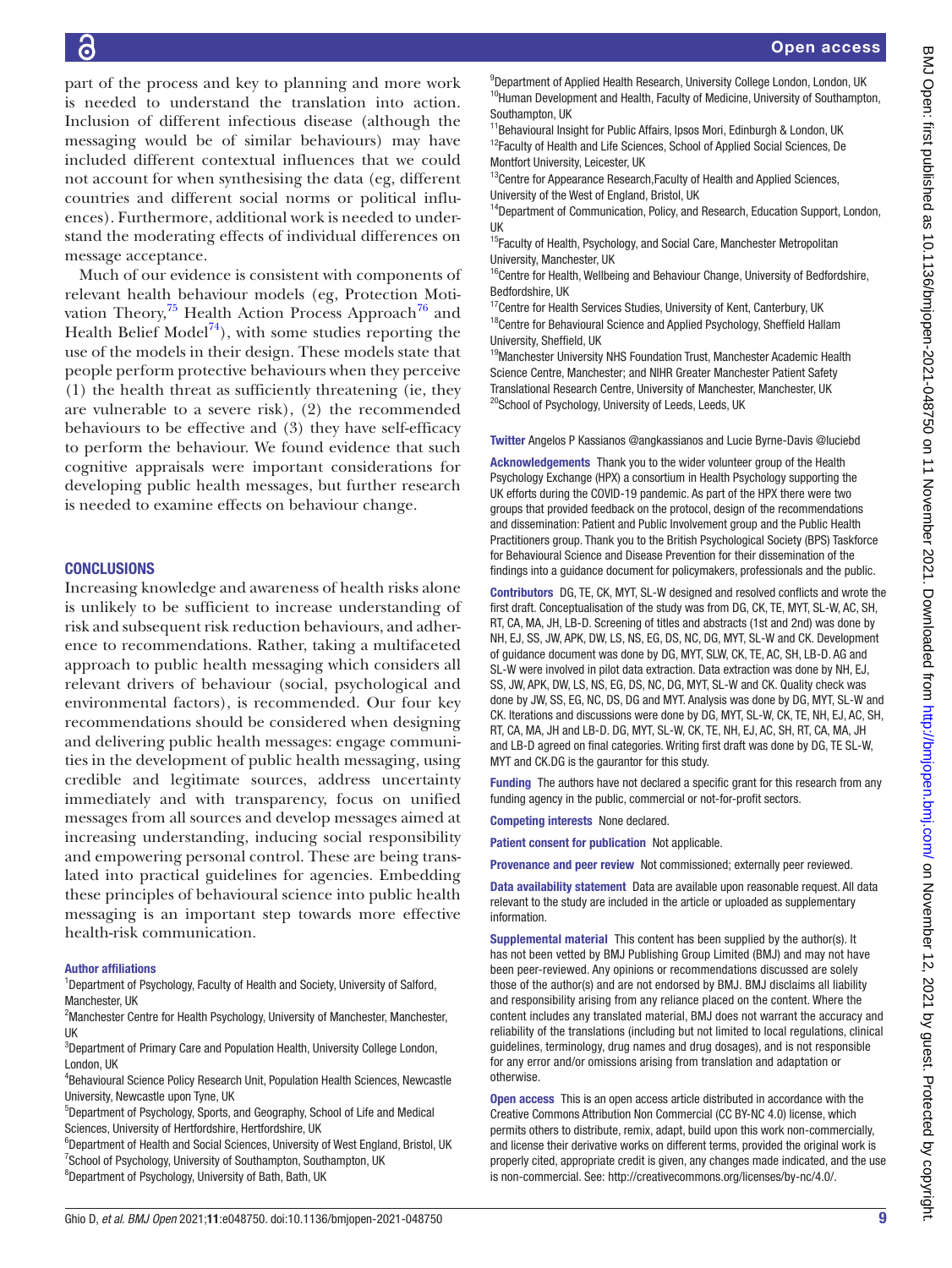#### ORCID iDs

Daniela Ghio <http://orcid.org/0000-0002-0580-0205> Neil Howlett<http://orcid.org/0000-0002-6502-9969> Jo Hart <http://orcid.org/0000-0001-9985-5137>

#### **REFERENCES**

- 1 Michie S, van Stralen MM, West R. The behaviour change wheel: a new method for characterising and designing behaviour change interventions. *[Implement Sci](http://dx.doi.org/10.1186/1748-5908-6-42)* 2011;6:42.
- 2 Chater AA, Byre-Davis L, Armitage CJ. Behavioural science and disease prevention: psychological guidance. British Psychological Society, 2020. Available: [https://www.bps.org.uk/sites/www.bps.](https://www.bps.org.uk/sites/www.bps.org.uk/files/Policy/Policy%20-%20Files/Behavioural%20science%20and%20disease%20prevention%20-%20Psychological%20guidance%20for%20optimising%20policies%20and%20communication.pdf) [org.uk/files/Policy/Policy%20-%20Files/Behavioural%20science%](https://www.bps.org.uk/sites/www.bps.org.uk/files/Policy/Policy%20-%20Files/Behavioural%20science%20and%20disease%20prevention%20-%20Psychological%20guidance%20for%20optimising%20policies%20and%20communication.pdf) [20and%20disease%20prevention%20-%20Psychological%](https://www.bps.org.uk/sites/www.bps.org.uk/files/Policy/Policy%20-%20Files/Behavioural%20science%20and%20disease%20prevention%20-%20Psychological%20guidance%20for%20optimising%20policies%20and%20communication.pdf) [20guidance%20for%20optimising%20policies%20and%](https://www.bps.org.uk/sites/www.bps.org.uk/files/Policy/Policy%20-%20Files/Behavioural%20science%20and%20disease%20prevention%20-%20Psychological%20guidance%20for%20optimising%20policies%20and%20communication.pdf) [20communication.pdf](https://www.bps.org.uk/sites/www.bps.org.uk/files/Policy/Policy%20-%20Files/Behavioural%20science%20and%20disease%20prevention%20-%20Psychological%20guidance%20for%20optimising%20policies%20and%20communication.pdf)
- 3 Dobbins M. Rapid review guidebook. *Natl Collab Cent Method Tools* 2017;13:25.
- 4 Booth A. Clear and present questions: formulating questions for evidence based practice. *[Library Hi Tech](http://dx.doi.org/10.1108/07378830610692127)* 2006;24:355–68.
- 5 Lawes-Wickwar S, Ghio D, Tang MY, Tang Daniela;, Yee M, *et al*. A rapid systematic review of public responses to health messages encouraging vaccination against infectious diseases in a pandemic or epidemic. *[Vaccines](http://dx.doi.org/10.3390/vaccines9020072)* 2021;9:72.
- 6 Hong QN, Gonzalez-Reyes A, Pluye P. Improving the usefulness of a tool for appraising the quality of qualitative, quantitative and mixed methods studies, the mixed methods appraisal tool (MMAT). *[J Eval](http://dx.doi.org/10.1111/jep.12884)  [Clin Pract](http://dx.doi.org/10.1111/jep.12884)* 2018;24:459–67.
- 7 Shea BJ, Grimshaw JM, Wells GA, *et al*. Development of AMSTAR: a measurement tool to assess the methodological quality of systematic reviews. *[BMC Med Res Methodol](http://dx.doi.org/10.1186/1471-2288-7-10)* 2007;7:10.
- 8 Popay J, Roberts H, Sowden A. Guidance on the conduct of narrative synthesis in systematic reviews. *A Product from the ESRC Methods Programme Version* 2006;1:b92.
- 9 Crosier A, McVey D, French J. 'By failing to prepare you are preparing to fail': lessons from the 2009 H1N1 'swine flu' pandemic. *[Eur J Public Health](http://dx.doi.org/10.1093/eurpub/cku131)* 2015;25:135–9.
- 10 Barrelet C, Bourrier M, Burton-Jeangros C, *et al*. Unresolved issues in risk communication research: the case of the H1N1 pandemic (2009-2011). *[Influenza Other Respi Viruses](http://dx.doi.org/10.1111/irv.12090)* 2013;7:114–9.
- 11 Schiavo R, May Leung M, Brown M. Communicating risk and promoting disease mitigation measures in epidemics and emerging disease settings. *[Pathog Glob Health](http://dx.doi.org/10.1179/2047773214Y.0000000127)* 2014;108:76–94.
- 12 Lyu S-Y, Chen R-Y, Wang S-fanS, *et al*. Perception of spokespersons' performance and characteristics in crisis communication: experience of the 2003 severe acute respiratory syndrome outbreak in Taiwan. *[J](http://dx.doi.org/10.1016/j.jfma.2012.12.005)  [Formos Med Assoc](http://dx.doi.org/10.1016/j.jfma.2012.12.005)* 2013;112:600–7.
- 13 Santibañez S, Siegel V, O'Sullivan M, *et al*. Health communications and community mobilization during an Ebola response: partnerships with community and faith-based organizations. *[Public Health Rep](http://dx.doi.org/10.1177/003335491513000205)* 2015;130:128–33.
- 14 Roess AA, Di Peppi R, Kinzoni EA, *et al*. Knowledge gained and retained from a Video-Centered, community-based intervention for Ebola prevention, Congo. *[J Health Commun](http://dx.doi.org/10.1080/10810730.2017.1377321)* 2017;22:913–22.
- 15 Merkley E, Loewen PJ. Anti-intellectualism and information preferences during the COVID-19 pandemic. *[Nat Hum Behav](https://doi.org/10.1038/s41562-021-01112-w)* 2021;5:706–15.
- 16 Mitchell T, Massoudi M, Swerdlow DL, *et al*. Swine flu in college: early campus response to outbreak control measures. *[Am J Health](http://dx.doi.org/10.5993/AJHB.38.3.14)  [Behav](http://dx.doi.org/10.5993/AJHB.38.3.14)* 2014;38:448–64.
- 17 Menon KU. SARS revisited: managing "outbreaks" with "communications". *[Ann Acad Med Singap](http://www.ncbi.nlm.nih.gov/pubmed/16830005)* 2006;35:361–7.
- 18 Vaughan E, Tinker T. Effective health risk communication about pandemic influenza for vulnerable populations. *[Am J Public Health](http://dx.doi.org/10.2105/AJPH.2009.162537)* 2009;99 Suppl 2:S324–32.
- 19 Lin L, Savoia E, Agboola F, *et al*. What have we learned about communication inequalities during the H1N1 pandemic: a systematic review of the literature. *[BMC Public Health](http://dx.doi.org/10.1186/1471-2458-14-484)* 2014;14:484.
- 20 Freiman AJ, Montgomery JP, Green JJ, *et al*. Did H1N1 influenza prevention messages reach the vulnerable population along the Mississippi Gulf Coast? *[J Public Health Manag Pract](http://dx.doi.org/10.1097/PHH.0b013e3181fb8002)* 2011;17:52–8.
- 21 Qian X, Ren R, Wang Y, *et al*. Fighting against the common enemy of COVID-19: a practice of building a community with a shared future for mankind. *[Infect Dis Poverty](http://dx.doi.org/10.1186/s40249-020-00650-1)* 2020;9:34.
- 22 Teasdale E, Yardley L. Understanding responses to government health recommendations: public perceptions of government advice for managing the H1N1 (swine flu) influenza pandemic. *[Patient Educ](http://dx.doi.org/10.1016/j.pec.2010.12.026)  [Couns](http://dx.doi.org/10.1016/j.pec.2010.12.026)* 2011;85:413–8.
- 23 Davis MDM, Stephenson N, Lohm D, *et al*. Beyond resistance: social factors in the general public response to pandemic influenza. *[BMC](http://dx.doi.org/10.1186/s12889-015-1756-8)  [Public Health](http://dx.doi.org/10.1186/s12889-015-1756-8)* 2015;15:436.
- 24 Daellenbach K, Parkinson J, Krisjanous J. Just how prepared are you? An application of marketing segmentation and theory of planned behavior for disaster preparation. *[Journal of Nonprofit &](http://dx.doi.org/10.1080/10495142.2018.1452830)  [Public Sector Marketing](http://dx.doi.org/10.1080/10495142.2018.1452830)* 2018;30:413–43.
- 25 Qiu W, Chu C, Hou X. A Comparison of China's risk communication in response to SARS and H7N9 using principles drawn from international practice. *Disaster Med* 2018;12:587–98.
- 26 Idoiaga N, De Montes LG, Valencia J-F. Communication and representation of risk in health crises: the influence of framing and group identity. *Revista de Psicologia Social* 2016;31:59–74.
- 27 Jones SC, Waters L, Holland O, *et al*. Developing pandemic communication strategies: preparation without panic. *[J Bus Res](http://dx.doi.org/10.1016/j.jbusres.2009.02.009)* 2010;63:126–32.
- 28 Hickey JE, Gagnon AJ, Jitthai N. Knowledge about pandemic influenza preparedness among vulnerable migrants in Thailand. *[Health Promot Int](http://dx.doi.org/10.1093/heapro/dau074)* 2016;31:124–32.
- 29 Bonwitt J, Dawson M, Kandeh M, *et al*. Unintended consequences of the 'bushmeat ban' in West Africa during the 2013-2016 Ebola virus disease epidemic. *[Soc Sci Med](http://dx.doi.org/10.1016/j.socscimed.2017.12.028)* 2018;200:166–73.
- 30 Aburto NJ, Pevzner E, Lopez-Ridaura R, *et al*. Knowledge and adoption of community mitigation efforts in Mexico during the 2009 H1N1 pandemic. *[Am J Prev Med](http://dx.doi.org/10.1016/j.amepre.2010.07.011)* 2010;39:395–402.
- 31 Lapka C, Jupka K, Wray RJ, *et al*. Applying cognitive response testing in message development and pre-testing. *[Health Educ Res](http://dx.doi.org/10.1093/her/cym089)* 2008;23:467–76.
- 32 Gray L, MacDonald C, Mackie B, *et al*. Community responses to communication campaigns for influenza A (H1N1): a focus group study. *[BMC Public Health](http://dx.doi.org/10.1186/1471-2458-12-205)* 2012;12:205.
- 33 Hickey J, Gagnon AJ, Jitthai N. Pandemic preparedness: perceptions of vulnerable migrants in Thailand towards WHO-recommended nonpharmaceutical interventions: a cross-sectional study. *[BMC Public](http://dx.doi.org/10.1186/1471-2458-14-665)  [Health](http://dx.doi.org/10.1186/1471-2458-14-665)* 2014;14:665.
- 34 Seltzer EK, Jean NS, Kramer-Golinkoff E, *et al*. The content of social media's shared images about Ebola: a retrospective study. *[Public](http://dx.doi.org/10.1016/j.puhe.2015.07.025)  [Health](http://dx.doi.org/10.1016/j.puhe.2015.07.025)* 2015;129:1273–7.
- 35 Toppenberg-Pejcic D, Noyes J, Allen T, *et al*. Emergency risk communication: lessons learned from a rapid review of recent gray literature on Ebola, Zika, and yellow fever. *[Health Commun](http://dx.doi.org/10.1080/10410236.2017.1405488)* 2019;34:437–55.
- 36 Tully M, Dalrymple KE, Young R. Contextualizing nonprofits' use of links on Twitter during the West African Ebola virus epidemic. *[Commun Stud](http://dx.doi.org/10.1080/10510974.2018.1539021)* 2019;70:313–31.
- 37 Winters M, Jalloh MF, Sengeh P, *et al*. Risk communication and Ebola-Specific knowledge and behavior during 2014-2015 outbreak, Sierra Leone. *[Emerg Infect Dis](http://dx.doi.org/10.3201/eid2402.171028)* 2018;24:336–44.
- 38 Avery EJ, Kim S. Anticipating or precipitating crisis? health agencies may not be heeding best practice advice in avian flu press releases. *[Journal of Public Relations Research](http://dx.doi.org/10.1080/10627260802557449)* 2009;21:187–97.
- 39 Davis OL, Fante RM, Jacobi LL. The effectiveness of sign prompts to increase hand washing behaviors in restrooms. *North American Journal of Psychology* 2013;15:565–76.
- 40 van der Weerd W, Timmermans DR, Beaujean DJ, *et al*. Monitoring the level of government trust, risk perception and intention of the general public to adopt protective measures during the influenza A (H1N1) pandemic in The Netherlands. *[BMC Public Health](http://dx.doi.org/10.1186/1471-2458-11-575)* 2011;11:575.
- 41 Li R, Xie R, Yang C, *et al*. Perceptions on the risk communication strategy during the 2013 avian influenza A/H7N9 outbreak in humans in China: a focus group study. *[Western Pac Surveill Response J](http://dx.doi.org/10.5365/wpsar.2016.7.1.005)* 2016;7:21–8.
- 42 Lohiniva A-L, Sane J, Sibenberg K, *et al*. Understanding coronavirus disease (COVID-19) risk perceptions among the public to enhance risk communication efforts: a practical approach for outbreaks, Finland, February 2020. *[Euro Surveill](http://dx.doi.org/10.2807/1560-7917.ES.2020.25.13.2000317)* 2020;25:04.
- 43 Rogers WA, Street JM, Braunack-Mayer AJ, *et al*. Pandemic influenza communication: views from a deliberative forum. *[Health](http://dx.doi.org/10.1111/j.1369-7625.2009.00562.x)  [Expect](http://dx.doi.org/10.1111/j.1369-7625.2009.00562.x)* 2009;12:331–42.
- 44 J. Holmes B, Henrich N, Hancock S, *et al*. Communicating with the public during health crises: experts' experiences and opinions. *[J Risk](http://dx.doi.org/10.1080/13669870802648486)  [Res](http://dx.doi.org/10.1080/13669870802648486)* 2009;12:793–807.
- 45 Cole J, Watkins C. International employees' concerns during serious disease outbreaks and the potential impact on business continuity: lessons identified from the 2014-15 West African Ebola outbreak. *[J](http://www.ncbi.nlm.nih.gov/pubmed/26642172)  [Bus Contin Emer Plan](http://www.ncbi.nlm.nih.gov/pubmed/26642172)* 2016;9:149–62.
- 46 Johnson BB, Slovic P. Fearing or fearsome Ebola communication? keeping the public in the dark about possible post-21-day symptoms and infectiousness could backfire. *[Health Risk Soc](http://dx.doi.org/10.1080/13698575.2015.1113237)* 2015;17:458–71.